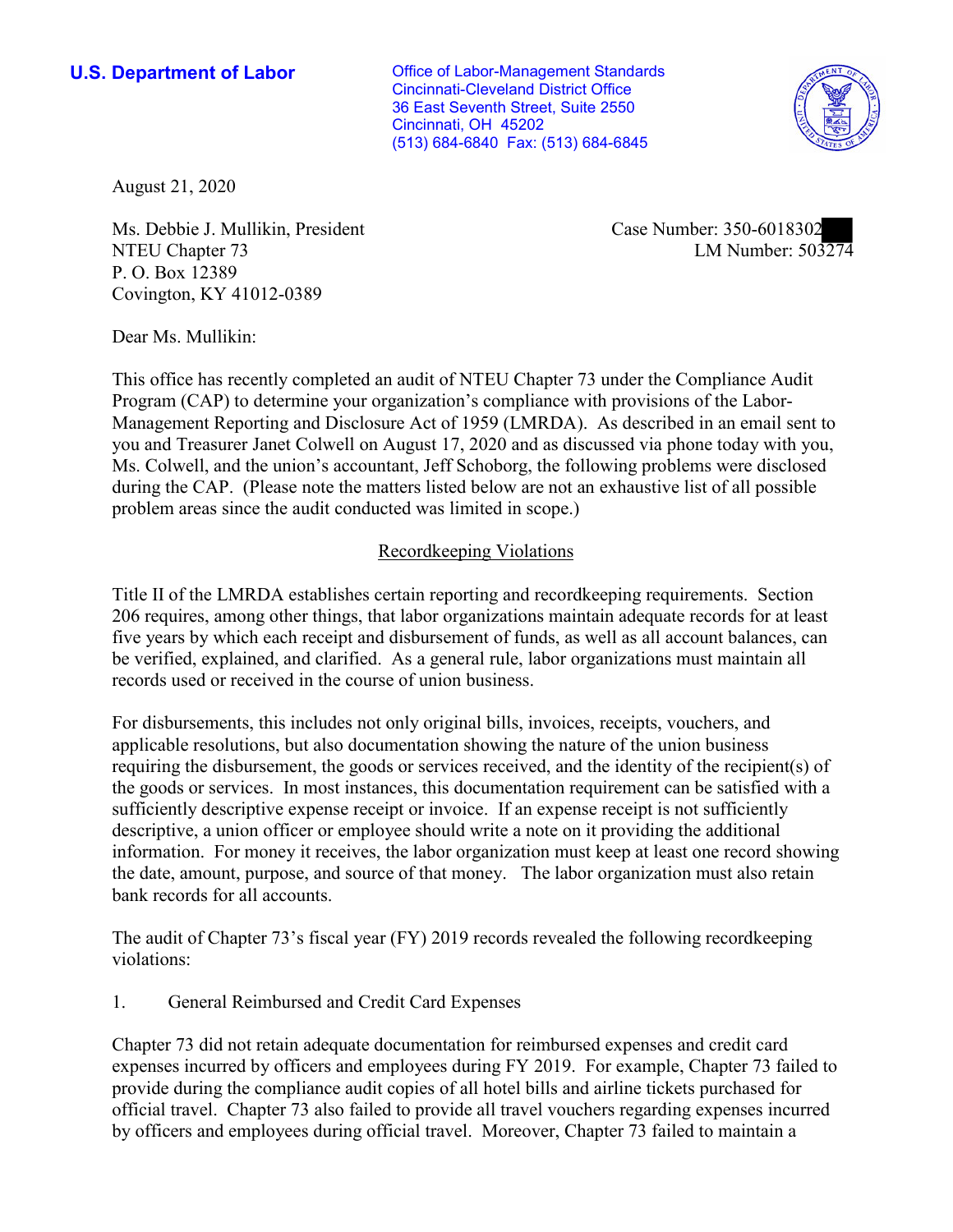maintain records that would adequately document fuel purchases for usage of personal vehicles vendor receipt for a photo booth rented for a membership event, and Chapter 73 failed to to conduct union business.

 who are required to sign your union's LM report, are responsible for properly maintaining union As noted above, labor organizations must retain original receipts, bills, and vouchers for all disbursements. The president and treasurer (or corresponding principal officers) of your union, records.

2. Reimbursed Auto Expenses

Fuel charges totaling \$542.13 were placed on Chapter 73's credit card; however, the union did not maintain documentation identifying who had made the charges or where they had traveled, only general descriptions of the union business performed. In addition, some vendor receipts for those charges were not provided to OLMS. The union must maintain records which identify the dates of travel, locations traveled to and from, and number of miles driven. Those records must also show the business purpose of each use of a personal vehicle for business travel by an officer or employee who was reimbursed for mileage expenses. That information is required so it can be properly disclosed in Item 24 (Officers and Disbursements to Officers) in Item 24 and Item 46 (To Employees) of the Form LM-3 Labor Organization Annual Report.

3. Disposition of Property

 Chapter 73 did not maintain an inventory of property. The union must report the value of any union property on hand at the beginning and end of each year in Statement A of the LM-3. Therefore, Chapter 73 must retain an inventory or similar record of property on hand to verify, clarify, and explain the information that must be reported in Statement A. In addition, the union must maintain a record of property purchased, sold, donated or otherwise disposed of and also report that information on the LM-3 in the appropriate items.

Based on your assurance that Chapter 73 will retain adequate documentation in the future, OLMS will take no further enforcement action at this time regarding the above violations.

## Reporting Violations

The audit disclosed a violation of LMRDA Section 201(b), which requires labor organizations to file annual financial reports accurately disclosing their financial condition and operations. The Labor Organization Annual Report Form LM-3 filed by Chapter 73 for the fiscal year that ended 09/30/2019 was deficient in the following areas:

1. Statement B

Chapter 73 disclosed receipts totaling \$88,830 and disbursements totaling \$153,300; however, records provided to OLMS during the audit show receipts actually totaled \$102,399 and disbursements totaled at least \$166,479.

2. Item 24 Officers and Disbursements to Officers